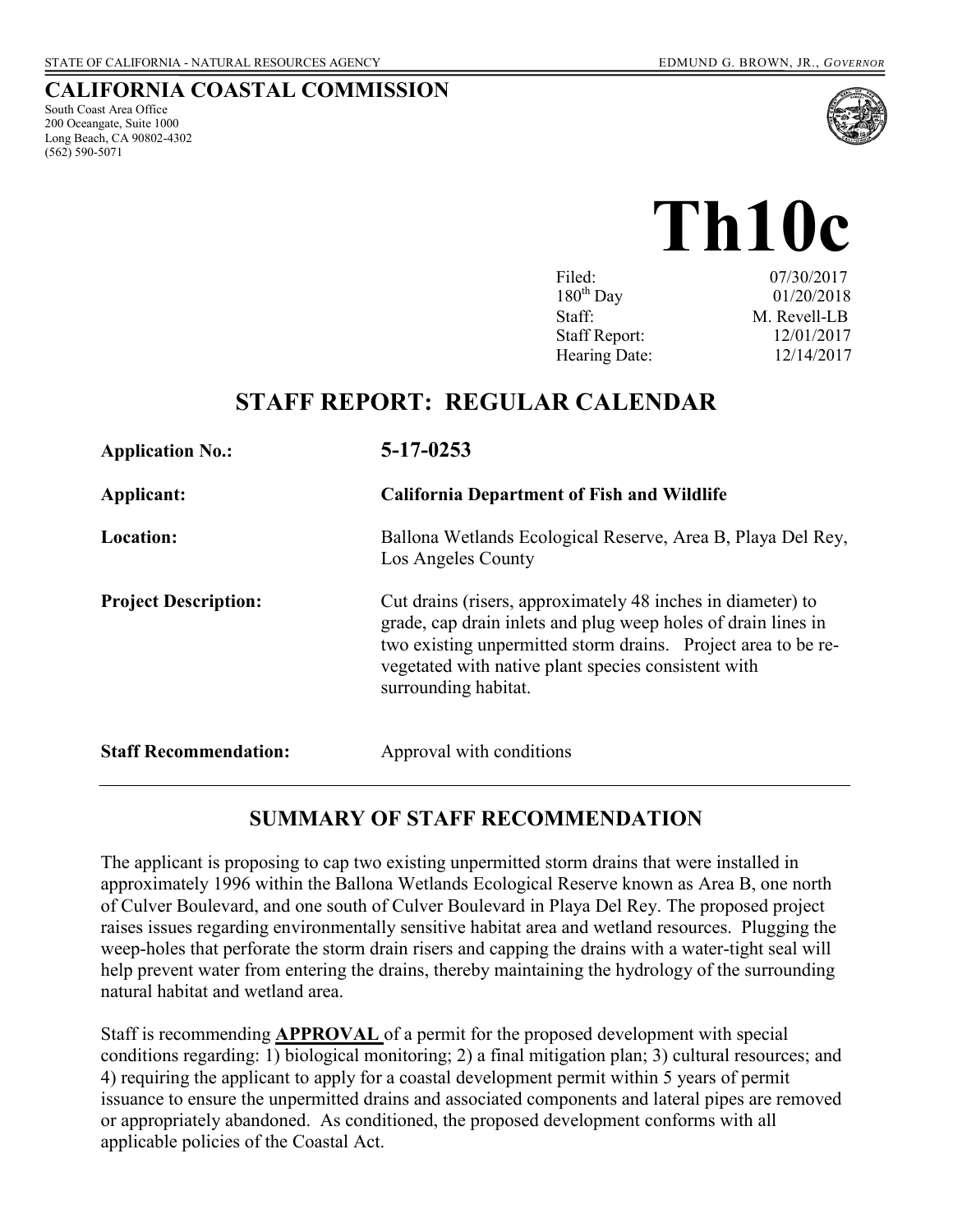# **TABLE OF CONTENTS**

| I. MOTION AND RESOLUTION ERROR! BOOKMARK NOT DEFINED. |  |
|-------------------------------------------------------|--|
|                                                       |  |
|                                                       |  |
|                                                       |  |
|                                                       |  |
|                                                       |  |
|                                                       |  |
|                                                       |  |
|                                                       |  |
|                                                       |  |

## **APPENDICES**

Appendix A - Substantive File Documents

## **EXHIBITS**

- Exhibit 1 Vicinity map and Project Location
- Exhibit 2 Project Plans
- Exhibit 3 As-Built Plans for Unpermitted Drains
- Exhibit 4 Wetland Delineation Map
- Exhibit 5 Enforcement Letters
- Exhibit 6 Drain Photos
- Exhibit 7 Applicant's Alternatives Analysis
- Exhibit 8 Letters of Concern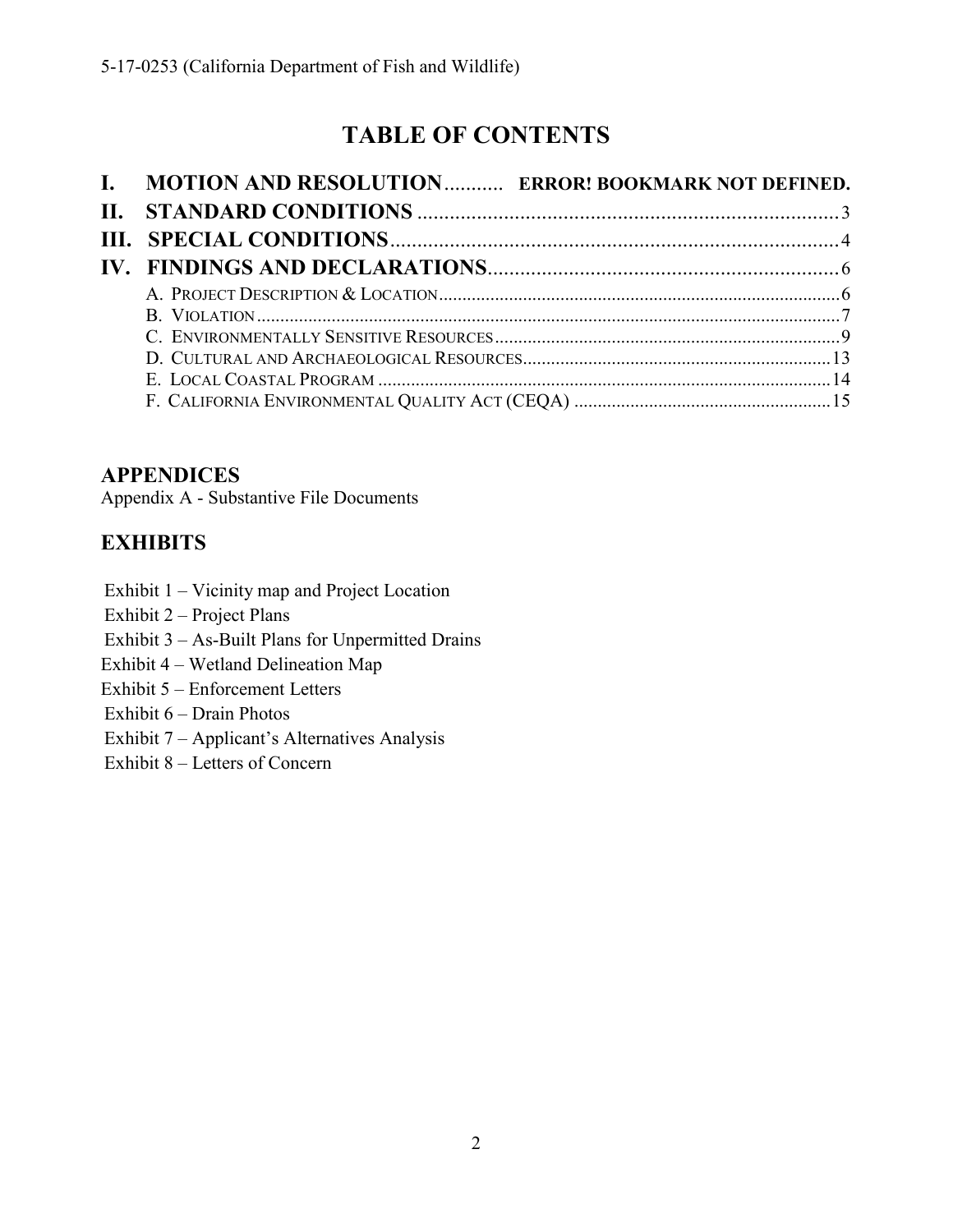## **I. MOTION AND RESOLUTION**

#### **Motion:**

*I move that the Commission approve Coastal Development Permit No. 5-17-0253 pursuant to the staff recommendation.* 

Staff recommends a **YES** vote. Passage of this motion will result in approval of the permit as conditioned and adoption of the following resolution and findings. The motion passes only by affirmative vote of a majority of the Commissioners present.

#### **Resolution**:

*The Commission hereby approves a Coastal Development Permit for the proposed development and adopts the findings set forth below on grounds that the development as conditioned will be in conformity with the policies of Chapter 3 of the Coastal Act and will not prejudice the ability of the local government having jurisdiction over the area to prepare a Local Coastal Program conforming to the provisions of Chapter 3. Approval of the permit complies with the California Environmental Quality Act because either 1) feasible mitigation measures and/or alternatives have been incorporated to substantially lessen any significant adverse effects of the development on the environment, or 2) there are no further feasible mitigation measures or alternatives that will substantially lessen any significant adverse impacts of the development on the environment.* 

## <span id="page-2-0"></span>**II. STANDARD CONDITIONS**

This permit is granted subject to the following standard conditions:

- 1. **Notice of Receipt and Acknowledgment**. The permit is not valid and development shall not commence until a copy of the permit, signed by the permittee or authorized agent, acknowledging receipt of the permit and acceptance of the terms and conditions, is returned to the Commission office.
- 2. **Expiration.** If development has not commenced, the permit will expire two years from the date on which the Commission voted on the application. Development shall be pursued in a diligent manner and completed in a reasonable period of time. Application for extension of the permit must be made prior to the expiration date.
- 3. **Interpretation.** Any questions of intent of interpretation of any condition will be resolved by the Executive Director or the Commission.
- 4. **Assignment.** The permit may be assigned to any qualified person, provided assignee files with the Commission an affidavit accepting all terms and conditions of the permit.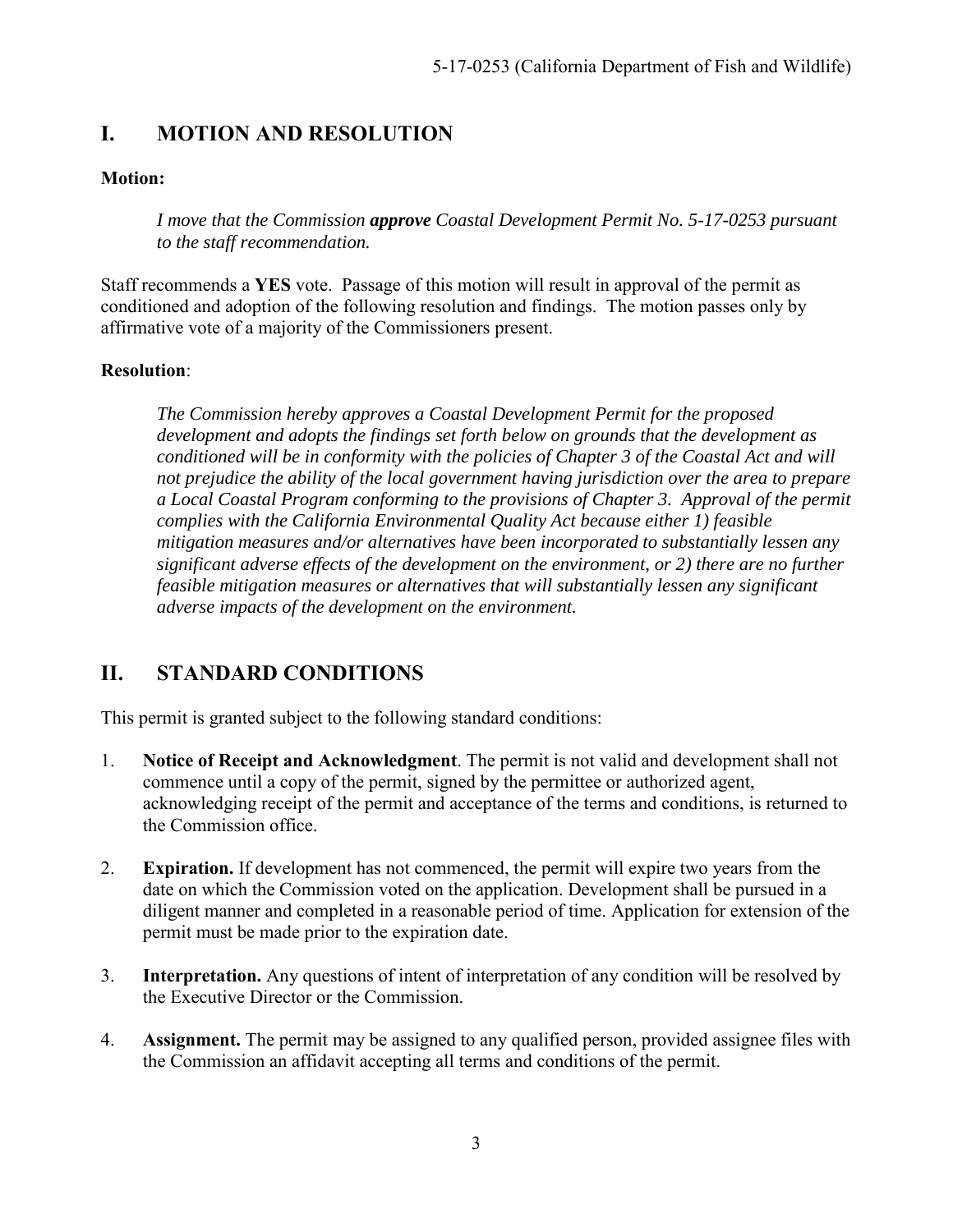5. **Terms and Conditions Run with the Land.** These terms and conditions shall be perpetual, and it is the intention of the Commission and the permittee to bind all future owners and possessors of the subject property to the terms and conditions.

## <span id="page-3-0"></span>**III. SPECIAL CONDITIONS**

This permit is granted subject to the following special conditions:

1**. Biological Monitor.** By acceptance of this permit, the applicant agrees that: An appropriately trained biologist shall monitor the proposed development for disturbance to sensitive species or habitat area. At minimum, monitoring shall occur once a week during any week in which construction occurs. Daily monitoring shall occur during development which could significantly impact biological resources such as dredging or construction that could result in disturbances to the Raptors or sensitive species in the area. Based on field observations, the biologist shall advise the applicant regarding methods to minimize or avoid significant impacts, which could occur upon sensitive species or habitat areas. The applicant shall not undertake any activity that would disturb habitat area unless specifically authorized and mitigated under this coastal development permit or unless an amendment to this coastal development permit for such disturbance has been obtained from the Coastal Commission.

#### **2. Revegetation of Impacted Area**. PRIOR TO ISSUANCE OF THE COASTAL

DEVELOPMENT PERMIT, the applicant shall submit for review and written approval of the Executive Director, a final revised detailed revegetation plan to restore disturbed habitat to offset impacts associated with the project. Required revegetation shall be at a minimum ratio of 1:1 for the temporary impacts associated with the proposed work. The revised plan shall identify the final location and size of the proposed acreage/square foot revegetation area. A biologist qualified in the preparation of plans to restore vegetation consistent with the surrounding habitat shall design the revised landscaping/revegetation plan. The plan shall at a minimum include the following:

- A. Revegetation plan including planting map, plant palette, source of plant material, and schedule of plant installation, watering, erosion control, soil fertilization and weed abatement;
- B. Final Success Criteria. The restoration will be considered successful if the overall species composition and the vegetative cover of the dominant perennial species are similar to relatively undisturbed vegetation of the same type in nearby reference areas. Species composition shall be considered similar if all the dominant species and at least 80% of the non-dominant species at the reference site are present at the restored site.
- C. Provisions for monitoring and remediation of the restoration site in accordance with the approved final restoration program for a period of five years or until it has been determined that success criteria have been met or have failed to be met, whichever comes first.

The permittee shall monitor and remediate the restoration site in accordance with the approved mitigation and monitoring program, including any revised restoration program approved by the Commission or its staff. Any proposed changes to the approved monitoring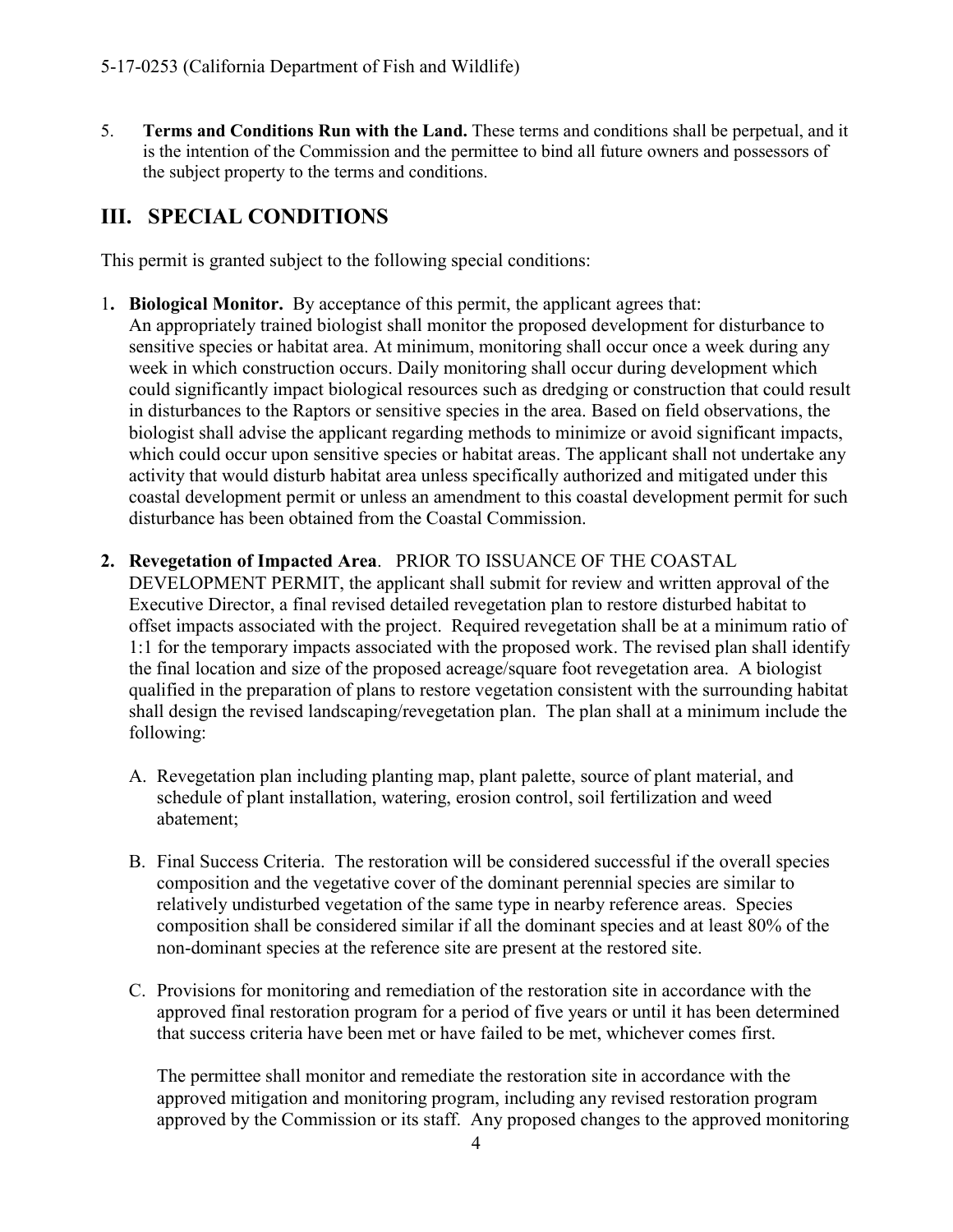program shall be reported to the Executive Director. No changes to the approved monitoring program shall occur without a Commission amendment to this coastal development permit unless the Executive Director determines that no amendment is legally required.

#### **3. Archaeological Resources**

Prior to construction, the applicant shall retain the services of an independent qualified archaeologist and appropriate Native American consultant with appropriate qualifications acceptable to the Executive Director. The independent qualified archaeologist and appropriate Native American consultant shall be present on-site during all grading, excavation and site preparation that involve earth moving operations. The number of monitors shall be adequate to observe the earth moving activities of each piece of active earth moving equipment. Specifically, the earth moving operations on the project site shall be controlled and monitored by the archaeologist(s) with the purpose of locating, recording and collecting any archaeological materials. In the event that any significant archaeological resources are discovered during operations, grading work in this area shall be halted and an appropriate data recovery strategy shall be developed, subject to review and approval of the Executive Director, by the applicant's archaeologist and the Native American consultant consistent with CEQA guidelines.

- **4. Application for Coastal Development Permit**. Within five years of the date of issuance of Coastal Development Permit No. 5-17-0253, the applicant shall obtain a Coastal Development Permit to remove or appropriately abandon the remaining components of the unpermitted drains and associated lateral pipes if such components have not been removed or appropriately abandoned in association with the overall Ballona Wetlands Restoration Plan. The application for said Coastal Development Permit shall include a proposal to provide revegetation with appropriate native wetland species at a minimum ratio of 3:1 (revegetation area to area impacted by the drains) to address impacts associated with the initial installation of the unpermitted drains and associated pipes and temporal impacts to habitat resulting from the presence of the drains. If a coastal development permit has not been issued to remove or properly abandon the remaining components of the drains within 5 years from the date of Commission issuance of this permit, the Executive Director may grant for good cause additional time.
- **5. Assumption of Risk, Waiver of Liability, and Indemnity.** By acceptance of this permit, the applicant, the California Department of Fish and Wildlife, acknowledges and agrees (i) that the site may be subject to hazards from accumulation of methane; (ii) to assume the risks to the applicant, the California Department of Fish and Wildlife, and the property that is the subject of this permit of injury and damage from such hazards in connection with this permitted development; (iii) to unconditionally waive any claim of damage or liability against the Commission, its officers, agents, and employees for injury or damage from such hazards; (iv) to indemnify and hold harmless the Commission, its officers, agents, and employees with respect to the Commission's approval of the project against any and all liability, claims, demands, damages, costs (including costs and fees incurred in defense of such claims), expenses, and amounts paid in settlement arising from any injury or damage due to such hazards.
	- A. PRIOR TO ISSUANCE OF THE COASTAL DEVELOPMENT PERMIT, the California Department of Fish and Wildlife, as applicant, shall submit a written agreement, in a form and content acceptable to the Executive Director, incorporating all of the above terms of this condition.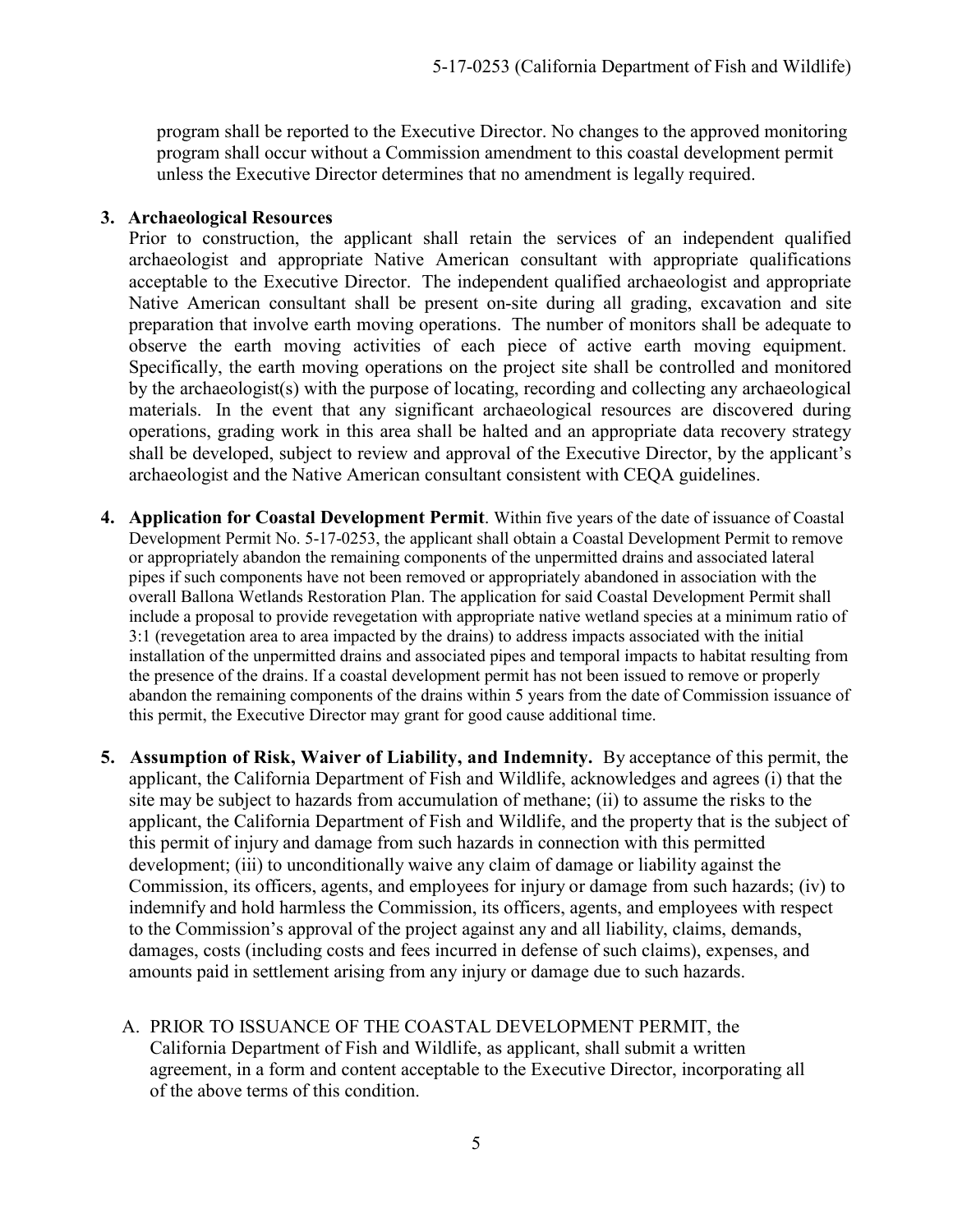### <span id="page-5-0"></span>**IV. FINDINGS AND DECLARATIONS**

#### <span id="page-5-1"></span>**A. PROJECT DESCRIPTION & LOCATION**

The applicant is proposing to remove the above-grade portions of two unpermitted vertical storm drain risers (approximately 48 inches in diameter) that extend approximately 5 feet below grade and connect to two separate concrete inlets that are attached to approximately 100 foot long lateral connector drain lines, all of which are unpermitted. These lateral drain lines are connected to a permitted main drain line which outlets at Ballona Creek. The subject drains are located within the Ballona Wetlands Ecological Reserve, one located north of Culver Boulevard, and one south of Culver Boulevard in the Ballona Wetlands Ecological Reserve in Playa Del Rey **[\(Exhibit 1\)](https://documents.coastal.ca.gov/reports/2017/12/th10c/th10c-12-2017-exhibits.pdf)**. The surrounding area consists of both native and non-native vegetation. One of the vertical risers extends approximately 6 to 8 inches above grade, and the other is situated slightly below-grade. Both risers have multiple 3-inch weep-holes perforating the drain risers which drain water from the surrounding area during rain events. To plug these weep holes, the applicant proposes to weld small pieces of formed and fitted galvanized steel plates over all remaining weep-holes (approximately 3 inches in diameter) within the remaining portions of the risers, and weld one halfinch thick steel caps onto the remaining drain openings, creating a water-tight seal. Although the existing drains and lateral connecting pipes were installed in approximately 1996 without the benefit of a coastal development permit, the applicant is not seeking approval after-the-fact for the drains, and this permit would not authorize the retention of the drains or the associated lateral connector pipes. However, the applicant is seeking approval of the proposed work as a temporary remedial measure to stop the ongoing diversion of surface and below-surface water into the unpermitted drains, thereby preventing the draining of water from the wetland, which is detrimental to the surrounding natural habitat and wetland hydrology.

The project area is located in a portion of the Ballona wetlands known as Area B, which covers approximately 385 total acres and extends from Lincoln Boulevard west to developed properties along Vista del Mar, and north from the Westchester bluffs to the Ballona Creek Channel **[\(Exhibit](https://documents.coastal.ca.gov/reports/2017/12/th10c/th10c-12-2017-exhibits.pdf)  [1\)](https://documents.coastal.ca.gov/reports/2017/12/th10c/th10c-12-2017-exhibits.pdf).** Today, the Ballona Wetlands are remnants of a much larger wetland system that historically covered over 2,000 acres from Playa Del Rey to Venice. Although development within Area B (oil drilling, pipelines, road construction, dredged material disposal, and farming) left only portions of the area containing wetlands, all of the remaining wetland areas in this location are considered environmentally sensitive habitat areas and provide habitat for many species of marine fish, migratory shore birds, and endangered species, including the California least tern and Belding's savannah sparrow.

The subject drains and associated lateral connector drain lines in the Ballona Ecological Reserve are not authorized through any coastal development permit of which staff is aware. The Commission approved Coastal Development Permit No. 5-91-463, as amended, and the CDP was issued to the property owner, Playa Capital Company, for the construction of the Ballona Freshwater Marsh located immediately south of the intersection of Lincoln and Jefferson Boulevards and the main drain line, which runs from the Ballona Freshwater Marsh to the Ballona Channel, specifically identified in CDP No. 5-91-463. Commission staff has determined that the subject drains were not included as a part of those approved plans (**[See Exhibit 4](https://documents.coastal.ca.gov/reports/2017/12/th10c/th10c-12-2017-exhibits.pdf)**). Beginning in 2013, Commission enforcement staff notified Playa Capital Company, LLC and the CDFW, which took ownership of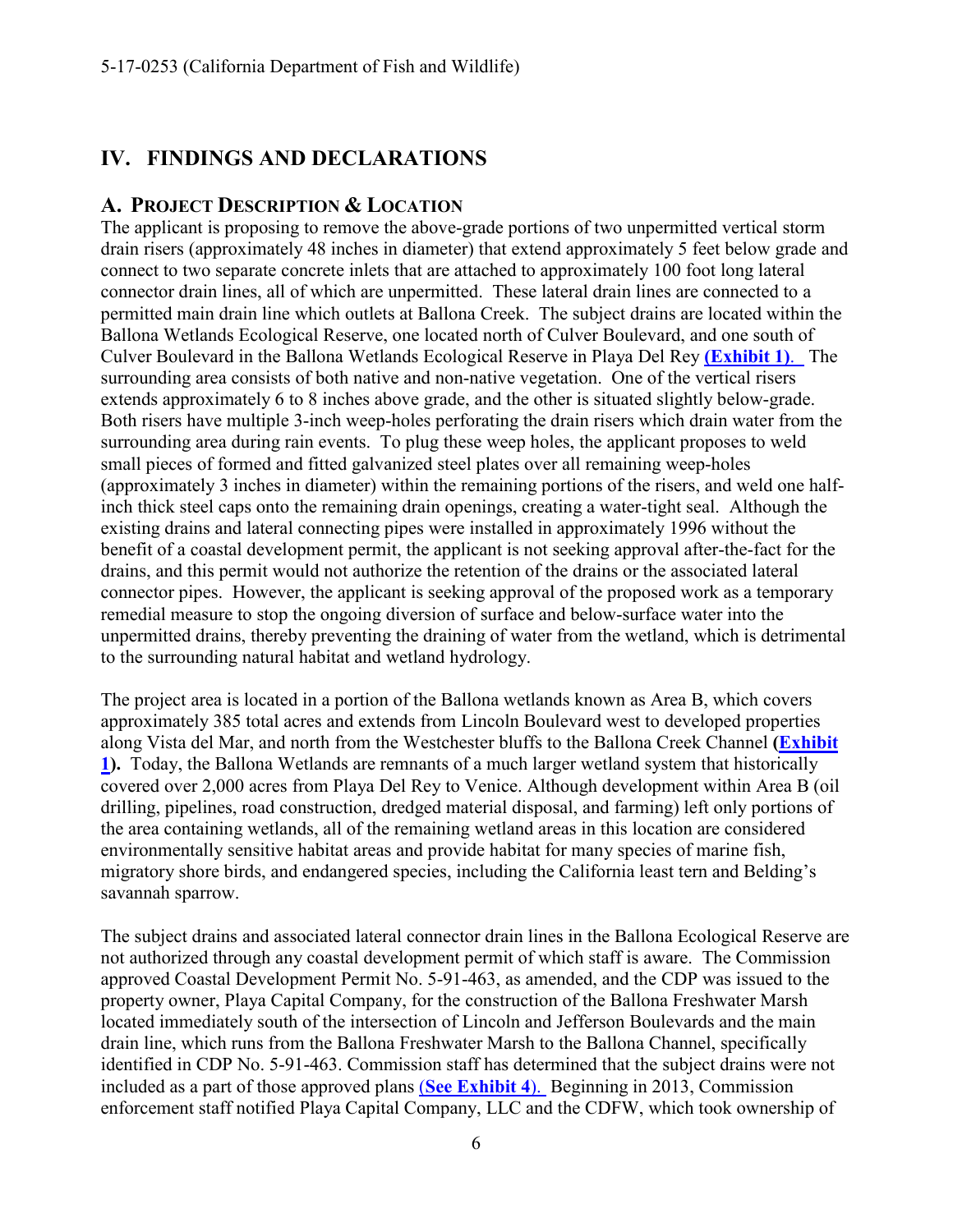the Reserve in 2004, of the alleged violations, which are discussed in further detail below in Section B of this staff report. Pursuant to a settlement agreement (*Grassroots Coalition v. California Department Fish and Wildlife et. al. Los Angeles Superior Court Case No. BC619444*), the applicant (CDFW) submitted the subject CDP application to the South Coast Commission office on March 15, 2017, proposing to cap the drains and plug the weep-holes to stop the functionality of the drains to temporarily remediate their potentially harmful effects on the surrounding wetland habitat. Coastal Development Permit No. 5-17-0253 was filed as complete on July 30, 2017. The proposed capping of the drains and plugging of the weep holes are intended to address the immediate concerns regarding potential impacts to the surrounding habitat and wetland area. The proposed work is not considered a permanent solution.

As proposed, the project would require up to four construction workers to perform the proposed work. First, a small 0.5 -foot wide x 0.5-foot deep wedge of dirt (approximately one eighth of a cubic yard per riser) would be removed from around the perimeter of the risers utilizing a hand shovel so that the dirt does not fall into the inlet. The dirt will be temporarily placed on a 4-foot x 6-foot tarp next to the riser. The top of the corrugated metal riser pipes will be cut off at grade with a blow torch. A ladder will be lowered into the pipe to provide the construction workers necessary access to the portions of the riser below grade so that workers can weld small pieces of metal over each weep-hole within each riser to make it water tight to ensure water beneath the surface does not drain into the inlets. Finally, a flat metal plate is proposed to be welded to the top of the riser. The displaced soil being stored on the tarps would then be replaced around the cap. Existing vegetation surrounding the risers will not be impacted and will remain in place **[\(Exhibit 3\)](https://documents.coastal.ca.gov/reports/2017/12/th10c/th10c-12-2017-exhibits.pdf)**.

#### <span id="page-6-0"></span>**B. VIOLATION**

Violations of the Coastal Act have occurred on the subject property including unpermitted installation of two drains, which are the subject of this application, and the concomitant effects of installation and functioning of the drains on wetland habitat. The two unpermitted drains at issue are located in the Ballona Ecological Reserve, roughly a tenth of a mile north of the Ballona Freshwater Marsh.

Documents submitted to the City of Los Angeles regarding construction of the Ballona Freshwater Marsh, which is a habitat mitigation and flood control component of the Playa Vista development, indicate that installation of the unpermitted drains was undertaken by the developer of Playa Vista, Playa Capital Company or its predecessor-in-interest, Maguire Thomas Partners, in approximately 1996. At the completion of installation, the subject property was owned by Playa Capital Company.

The unpermitted drains were not authorized by Coastal Development Permit No. 5-91-463, which authorized construction of the Ballona Freshwater Marsh. The unpermitted drains are not located within the Ballona Freshwater Marsh, but instead within natural saltmarsh and habitat areas separated from the Ballona Freshwater Marsh by Jefferson Boulevard. The unpermitted drains are not described in the application Coastal Development Permit No. 5-91-463, nor are the drains identified in the plans submitted with the application and presented to the Commission for approval. Thus, the unpermitted drains were not authorized through Coastal Development Permit No. 5-91- 463.

Moreover, the unpermitted drains are antithetical with the habitat functions of the Ballona Freshwater Marsh. The unpermitted drains are located in the Ballona Ecological Reserve within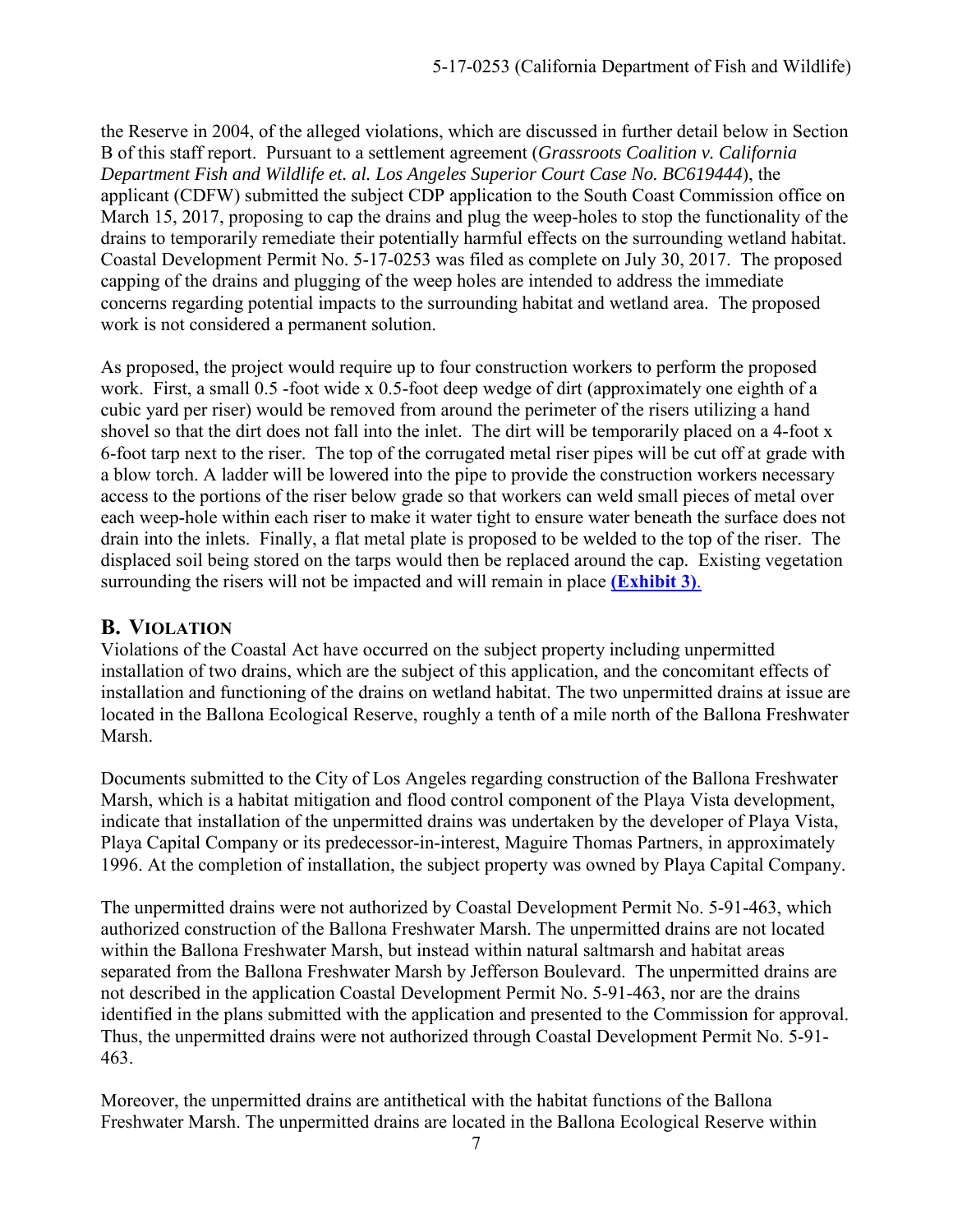natural habitat and a wetland that rely on water to function. However, as a result of below-grade and at-grade inlets in the unpermitted drains, the drains remove water in the ground and on the surface at times water is present. This is detrimental to wetland hydrology and habitat that relies on water to function. One of the chief components of wetland habitat is wetland vegetation. Removal of wetland plant species, whether through removal or physical preclusion of growth through changes to hydrology, reduces the habitat value of a wetland. Degradation of wetland function through alteration of hydrology means that the same plants may not grow and habitat value and wildlife use of the wetland are reduced.

Commission staff initially became aware of the unpermitted drains in 2013 and noted the presence of the violations in a letter to Playa Capital Company dated June 12, 2013 letter. A subsequent letter in April 11, 2014 (**[see Exhibit 5](https://documents.coastal.ca.gov/reports/2017/12/th10c/th10c-12-2017-exhibits.pdf)**) to Playa Capital Company explained in more detail why the drains constitute a violation of the Coastal Act, the effect of the drains on wetlands, and asked that Playa Capital Company agree to consent cease and desist and restoration orders that would provide for removal of the unpermitted drains and mitigation of the damages caused by installation and functioning of the unpermitted drains. Staff met on May 21, 2014 with representatives of Playa Capital Company and California Department of Fish and Wildlife to discuss potential options for resolution. As a permanent resolution of the violations had not been reached, on July 16, 2015, staff wrote to Playa Capital Company and California Department of Fish and Wildlife to suggest capping of the drains to limit any further impacts to the wetlands while a permanent resolution was worked out. On May 5, 2016, Grassroots Coalition initiated litigation with regard to the unpermitted drains, as described in more detail above. In its background to the complaint, Grassroots Coalition states that "As an interim measure, capping and plugging the drains should be completed before the next rainy season to prevent any further water from being drawn down the drains and further impacting the wetlands." A settlement of the litigation precipitated submittal of this application before the Commission.

The applicant is requesting authorization to cap the unpermitted drains as an interim measure to eliminate the functioning of the drains until such time as the drains are removed. The applicant is not proposing to include removal of the drains in this application and, thus, violations remain on the subject property. To address the persistence of the unpermitted drains, the applicant will be required by **Special Condition 4** to submit a CDP application to remove the drains within five years of the date of issuance of Coastal Development Permit No. 5-17-0253, the applicant shall submit a Coastal Development Permit application to remove or appropriately abandon the remaining components of the unpermitted drains and associated pipes if such components have not been removed or appropriately abandoned in association with the overall Ballona Wetlands Restoration Plan. If the restoration plan has not been approved by the Commission within five years, the applicant can request a time extension from the Executive Director for good cause.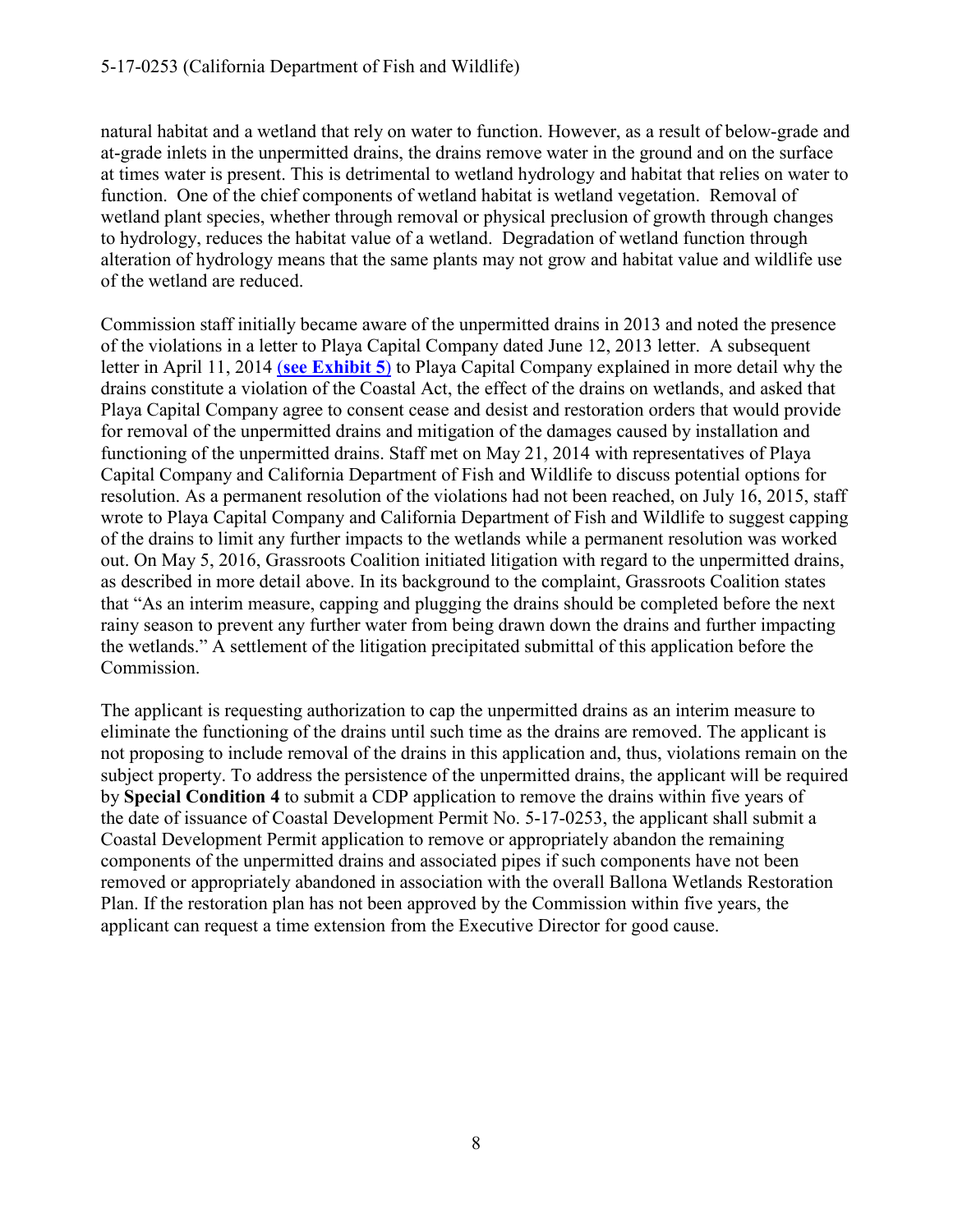Although development has taken place prior to submission of this permit application, consideration of this application by the Commission has been based solely upon the Chapter 3 policies of the Coastal Act. Commission review and action on this permit does not constitute a waiver of any legal action with regard to the alleged violations, nor does it constitute an implied statement of the Commission's position regarding the legality of development, other than the development addressed herein, undertaken on the subject site without a coastal permit.

#### <span id="page-8-0"></span>**C. ENVIRONMENTALLY SENSITIVE RESOURCES**

#### Section 30230 of the Coastal Act states:

*Marine resources shall be maintained, enhanced, and where feasible, restored. Special protection shall be given to areas and species of special biological or economic significance. Uses of the marine environment shall be carried out in a manner that will sustain the biological productivity of coastal waters and that will maintain healthy populations of all species of marine organisms adequate for long-term commercial, recreational, scientific, and educational purposes.* 

#### Section 30231 of the Coastal Act states:

*The biological productivity and the quality of coastal waters, streams, wetlands, estuaries, and lakes appropriate to maintain optimum populations of marine organisms and for the protection of human health shall be maintained and, where feasible, restored through, among other means, minimizing adverse effects of waste water discharges and entrainment, controlling runoff, preventing depletion of ground water supplies and substantial interference with surface water flow, encouraging waste water reclamation, maintaining natural vegetation buffer areas that protect riparian habitats, and minimizing alteration of natural streams.*

#### Section 30233 (a) of the Coastal Act states:

 *The diking, filling, or dredging of open waters, wetlands, estuaries, and lakes shall be permitted in accordance with other applicable provisions of this division, where there is no feasible less environmentally damaging alternative, and where feasible mitigation measures have been provided to minimize adverse environmental effects, and shall be limited to the following:* 

- *1. New or expanded port, energy, and coastal-dependent industrial facilities, including commercial facilities.*
- *2. Maintaining existing, or restoring previously dredged, depths in existing navigational channels, turning basins, vessel berthing and mooring areas, and boat launching ramps.*
- *3. In open coastal water, other than wetlands, including streams, estuaries, and lakes, new or expanded boating facilities and the placement of structural pilings for public recreational piers that provide public access and recreational opportunities.*
- *4. Incidental public service purposes, including but not limited to, burying cables and pipes or inspection of piers and maintenance of existing intake and outfall lines.*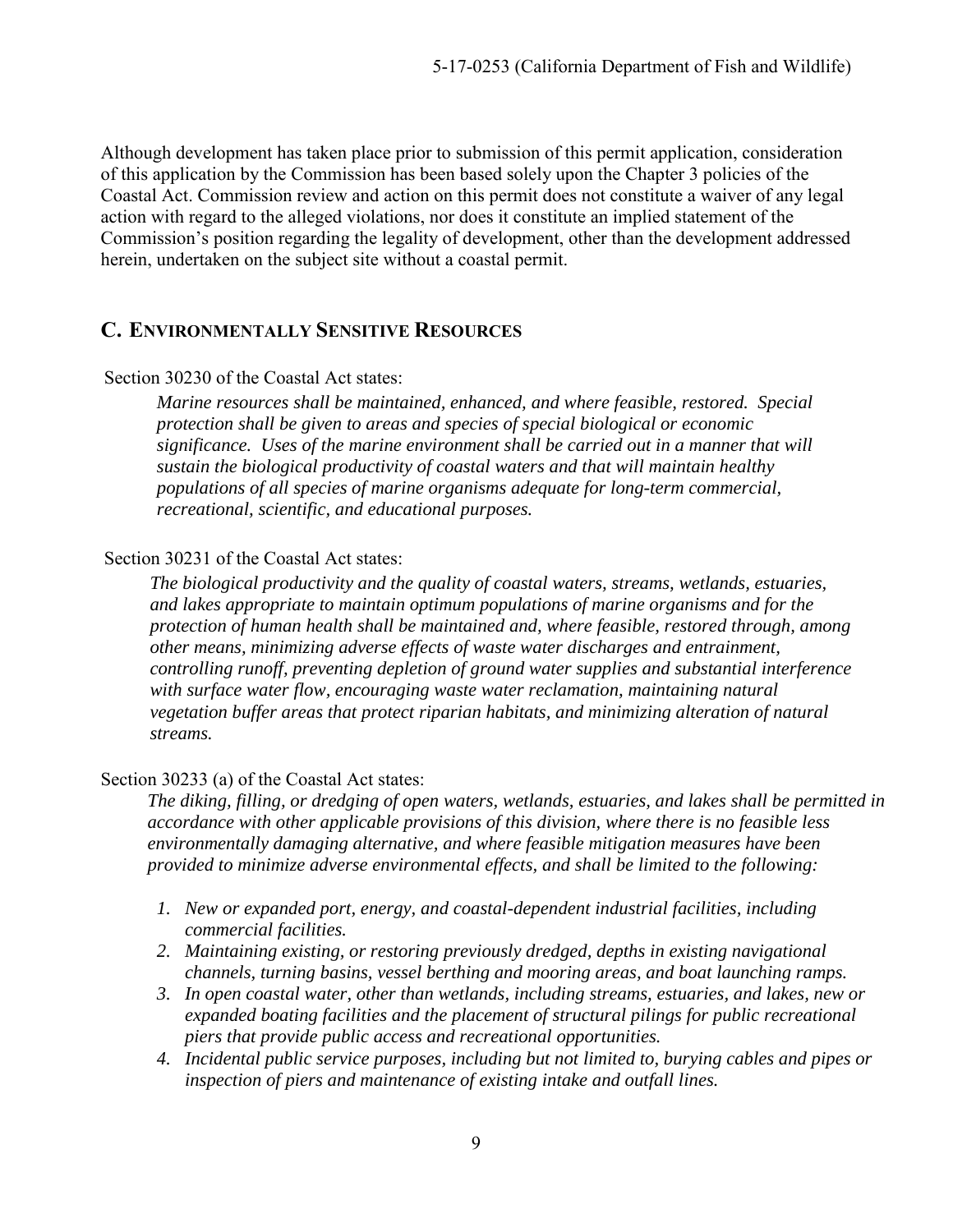- *5. Mineral extraction, including sand for restoring beaches, except in environmentally sensitive areas.*
- *6. Restoration purposes.*
- *7. Nature study, aquaculture, or similar resource dependent activities.*

Sections 30230 and 30231 of the Coastal Act require that the biological productivity and the quality of coastal waters and streams be maintained and, where feasible, restored through among other means, minimizing adverse effects of waste water discharge and entrainment, controlling runoff, *preventing depletion of ground water supplies and substantial interference with surface water flows*, maintaining natural buffer areas that protect riparian habitats, and minimizing alteration of natural streams (emphasis added).

The Ballona wetlands area, including Area B, is owned by the Department of Fish and Wildlife. Presently the California Coastal Conservancy, the State Lands Commission and the Department of Fish and Game are developing a restoration plan to create a variety of native habitats in the Ballona Wetlands and associated upland areas, which includes about 600 acres owned by the State of California on both sides of Ballona Creek. Meetings with stakeholders, development of goals, and biological assessments began in the fall of 2005, and the site has been identified as a regional priority for restoration because of its potential as an outstanding habitat area. CDFW, as the lead agency under the California Environmental Quality Act, is coordinating the preparation of an Environmental Impact Report (EIR) for the proposed Ballona Wetlands Restoration Project. CDFW is currently soliciting comments on the Draft EIR.

Due to past development within Area B, including oil drilling, pipelines, road construction, and farming, only portions of the area contain wetlands (see **[Exhibit 3](https://documents.coastal.ca.gov/reports/2017/12/th10c/th10c-12-2017-exhibits.pdf)** Map of wetland areas, based on the wetlands delineation conducted by Wetland Research Associates for the Coastal Conservancy in 2011). However, all wetland areas within the Ballona wetland area are considered environmentally sensitive habitat areas and provide habitat for many species of marine fish, migratory shore birds, and endangered species, including the California least tern and Belding's savannah sparrow. Because of the existence of the wetland and an environmentally sensitive habitat area, the development in Area B must be found consistent with Sections 30230 and 30231 of the Coastal Act. According to the above referenced wetland delineation, the subject drain north of Culver Boulevard is not specifically located within the delineated wetland, but is still hydrologically connected to the wetland, which is approximately 10 feet north of the wetland. The subject drain south of Culver is located in a delineated wetland (**[See Exhibit 3\)](https://documents.coastal.ca.gov/reports/2017/12/th10c/th10c-12-2017-exhibits.pdf).** 

Commission staff met with opponents of the proposed project to discuss their concerns. Opponents contend that there is methane gas in the water flowing from the Fresh Water Marsh to the Ballona Creek which could potentially become trapped in the unpermitted lateral connector pipes if the drains are in fact sealed shut **[\(See Exhibit 8\)](https://documents.coastal.ca.gov/reports/2017/12/th10c/th10c-12-2017-exhibits.pdf)**. Commission staff requested that the applicant submit information regarding whether there is in fact methane in the water flowing through the subject pipes, and how trapped methane could potentially impact human health or the health of the surrounding habitat. As of the date of publication of this staff report, the CDFW has not submitted any information in response to staff's inquiries. However, this claim by the opponents of the project is unsubstantiated and speculative. There has been no submitted information that would indicate that there is methane gas in the water or pipes. Although the riser is proposed to be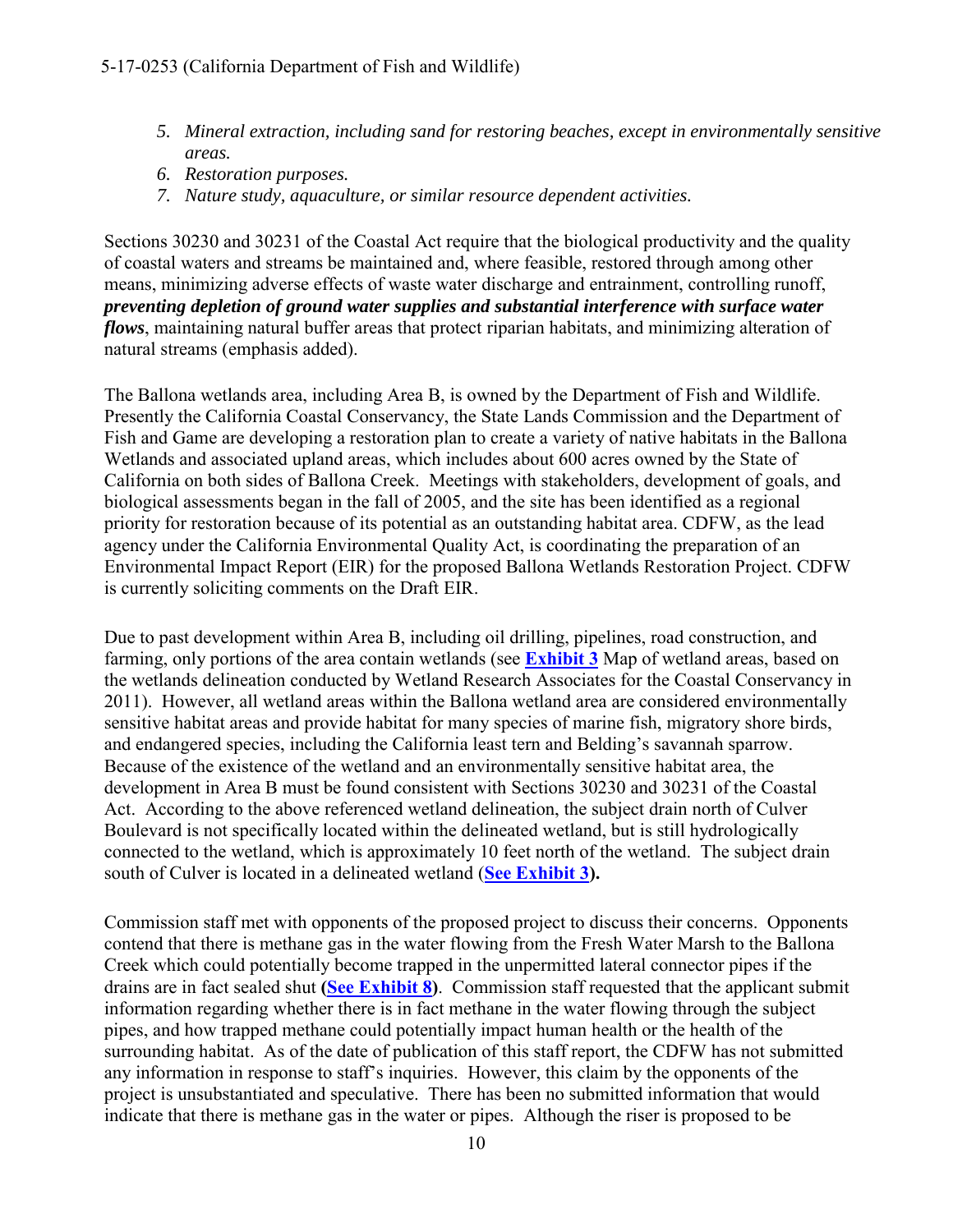capped, the existing main drain line, which this riser connects to via an approximately 100 foot long lateral, will continue to be opened at the inlet, at the freshwater marsh, and the outlet, at the Ballona Channel, allowing the passage of water and air as currently exists. In the event there are hazards associated with methane in the pipes, the Commission is imposing Special Condition 5.

#### **Impacts to Wetlands**

At staff's request, the applicant submitted a hydrology study to evaluate the hydrologic conditions surrounding the subject unpermitted drains, and to determine the impacts the drains have on the hydrology of the surrounding area (*Hydrologic Analysis for Freshwater Marsh Outlet Drain Risers,*  prepared by PSOMAS for Playa Capital Company, LLC on September 27, 2017). The report found that the volume of water generated in these basin areas during the 2-year, 5-year, 20-year, 25-year, and 100-year storm events range from 6,900 to 33,000 cubic feet (cu-ft.) for the area north of Culver Boulevard, and between 25,600 and 122,600 cu-ft. south of Culver Boulevard. An additional 100-year storm event calculation for the larger of the two areas that are upstream of the debris risers was also analyzed for the approximately 400 square foot area on the south side of Culver Boulevard, which determined that a volume of 53 cu-ft. of runoff during a 100-year storm event could drain into the area immediately around the debris riser south of Culver Boulevard.

The report concludes that the storm drain risers have no appreciable effect on the surrounding hydrology because the tops of the risers are set at a higher elevation (approximately one foot above the small roadway drainage swale located along the northern edge of Culver Boulevard, and one at approximately the existing level ground elevation south of Culver Boulevard) than the surrounding low-lying areas where ponding occurs, and the drainage swales effectively transport excess surface water from the area before it reaches the risers. Regarding the weep holes, the study concludes that because they are "not open to the free flow of water except at the very top of each riser" and are "below the ground surface and not accessible to any runoff flows", that they do not drain a significant amount of water.

However, Commission staff observed the drain risers and the location of the weep holes in the risers during a site visit in Oc[tober of 2016, and](https://documents.coastal.ca.gov/reports/2017/12/th10c/th10c-12-2017-exhibits.pdf) noted several of the weep holes were at grade and slightly higher than grade level (**See Exhibit 6).** Staff has also observed how the weep holes actually function during a rain event, which is documented on video submitted by a member of the public. The video demonstrates that the relatively large weep holes located at grade and slightly higher than grade level do in fact drain water that would otherwise be retained in the wetland during a rain event, which is in fact detrimental to the surrounding wetland habitat. Thus, since the applicant is proposing to plug the weep holes, and the proposed project stops the diversion of surface waters into the drains, which keeps the water in the wetland. The Commission finds that the proposed project will serve as a temporary means of restoring and enhancing degraded wetland habitat in the Ballona Wetlands until a full restoration plan is approved, or the applicant applies for a subsequent coastal development permit application within five years as required by **Special Condition 4.**

drains and associated lateral pipes, which shall include a proposal to provide revegetation with The Draft EIR/EIS for the Ballona Wetlands Ecological Reserve Restoration Project is currently in the public comment phase, and proposes to remove or properly abandon the unpermitted drains and associated lateral pipes as part of two of the project alternatives to restore the wetlands. In the event that the Ballona Wetlands Ecological Reserve Restoration Project does not in fact address the unpermitted drains, Commission staff is imposing **Special Condition 4,** which requires CDFW to apply for a coastal development permit in 5 years to remove or properly abandon the unpermitted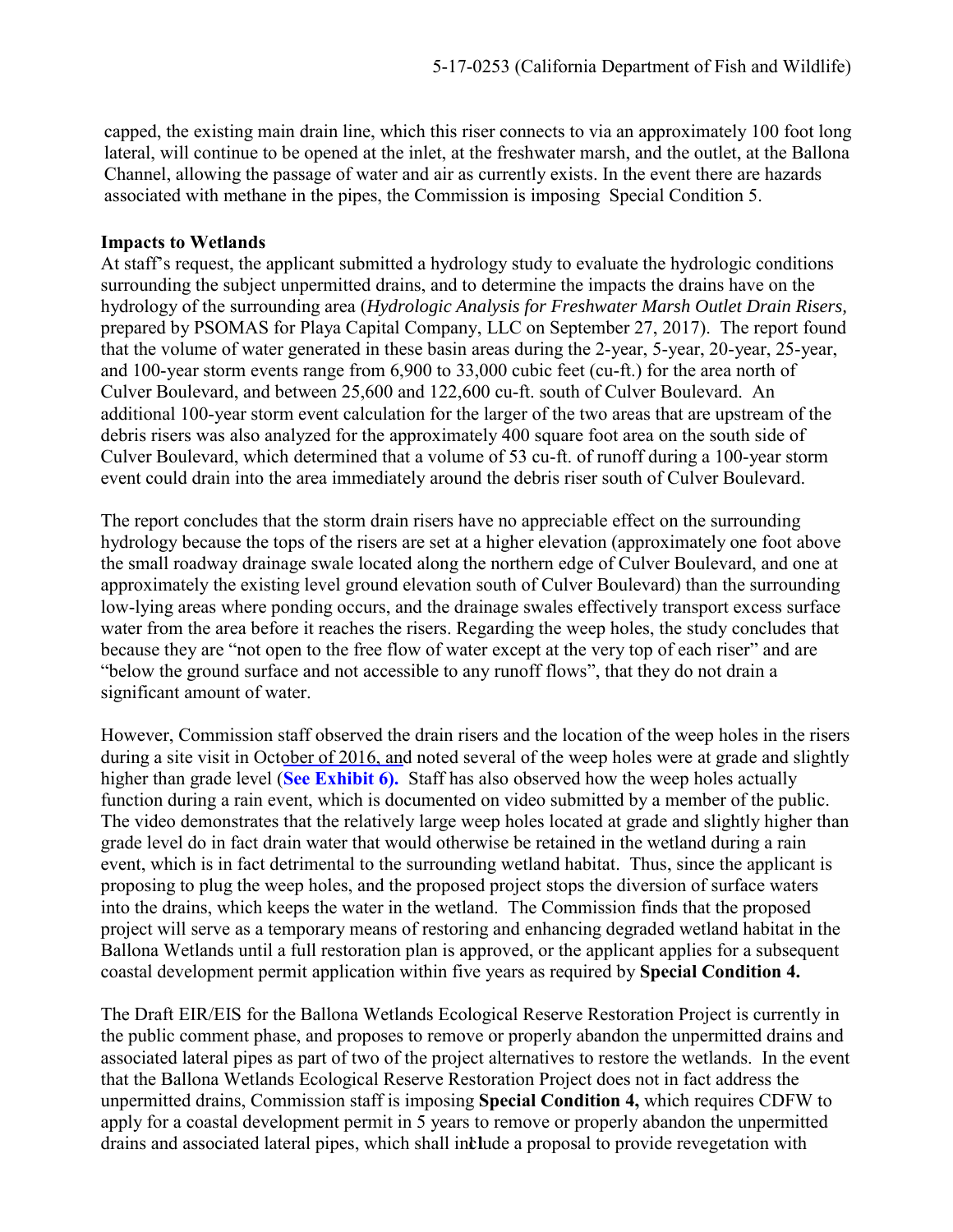appropriate native wetland species at a minimum ratio of 3:1 (revegetation area to area impacted by the drains) to address impacts associated with the initial installation of the unpermitted drains and associated pipes and temporal impacts to habitat resulting from the presence of the drains. If a coastal development permit has not been issued to remove or properly abandon the remaining components of the drains within 5 years from the date of Commission issuance of this permit, the Executive Director may grant for good cause additional time. As conditioned, the project will not have an adverse impact on the wetlands, and is consistent with Section 30230, 30231 and 30240 of the Coastal Act.

#### **Fill of Wetland**

The drain located south of Culver Boulevard is located within a delineated wetland. The digging of a half-foot deep trench around the drain to allow the proposed work to occur qualifies as temporary dredging of a wetland. Pursuant to Section 30233, dredging of wetlands must meet the three-prong test. The use must be one of the uses specifically allowed, it must be the least environmentally damaging alternative, and it must provide adequate mitigation to offset any impacts created by the project.

#### **1. Allowable Use**

Section 30233 of the Coastal Act limits development within wetlands, such as at the subject site, to seven specific uses. One of the uses under Section 30233 for which development within wetlands is allowed, is restoration. The proposed project will result in stopping the functionality of the unpermitted drains, which stops potentially negative impacts currently caused by the drains, thereby restoring the wetland hydrology of the wetland. Thus, the proposed project is an allowable use.

#### **2. Project Alternatives**

The applicant studied five alternative methods to alter or remove the drains to prevent water from entering the drains **[\(See Exhibit 7\)](https://documents.coastal.ca.gov/reports/2017/12/th10c/th10c-12-2017-exhibits.pdf)**. Alternatives the applicant proposed include: 1) plugging the weep holes and welding caps to the risers without removing the risers; 2) removing the tops of the risers approximately one foot below the surrounding grade; 3) installing concrete or wood plugs into the pipes; 4) removing the risers and concrete bases; and 5) removing the risers, concrete bases, and associated lateral pipes. The first alternative offers the least ground disturbance, but still leaves the visual obstruction of the risers. The last four alternatives require far more ground disturbance and heavy mechanized equipment which would be disruptive to potential cultural resources that may be located at varying depths of the soil surrounding the unpermitted drains and associated pipes, and harmful to the surrounding habitat. The proposed alternative is therefore the environmentally preferable alternative.

#### **3. Mitigation**

The amount of soil to be dredged around the risers is a small 0.5 -foot wide by 0.5-foot deep wedge of dirt, which is approximately one eighth of a cubic yard per riser. To address the temporary impacts associated with the dredging activities associated with the proposed work, the Commission is imposing 1:1 revegetation (restoration to area temporarily impacted), which is addressed by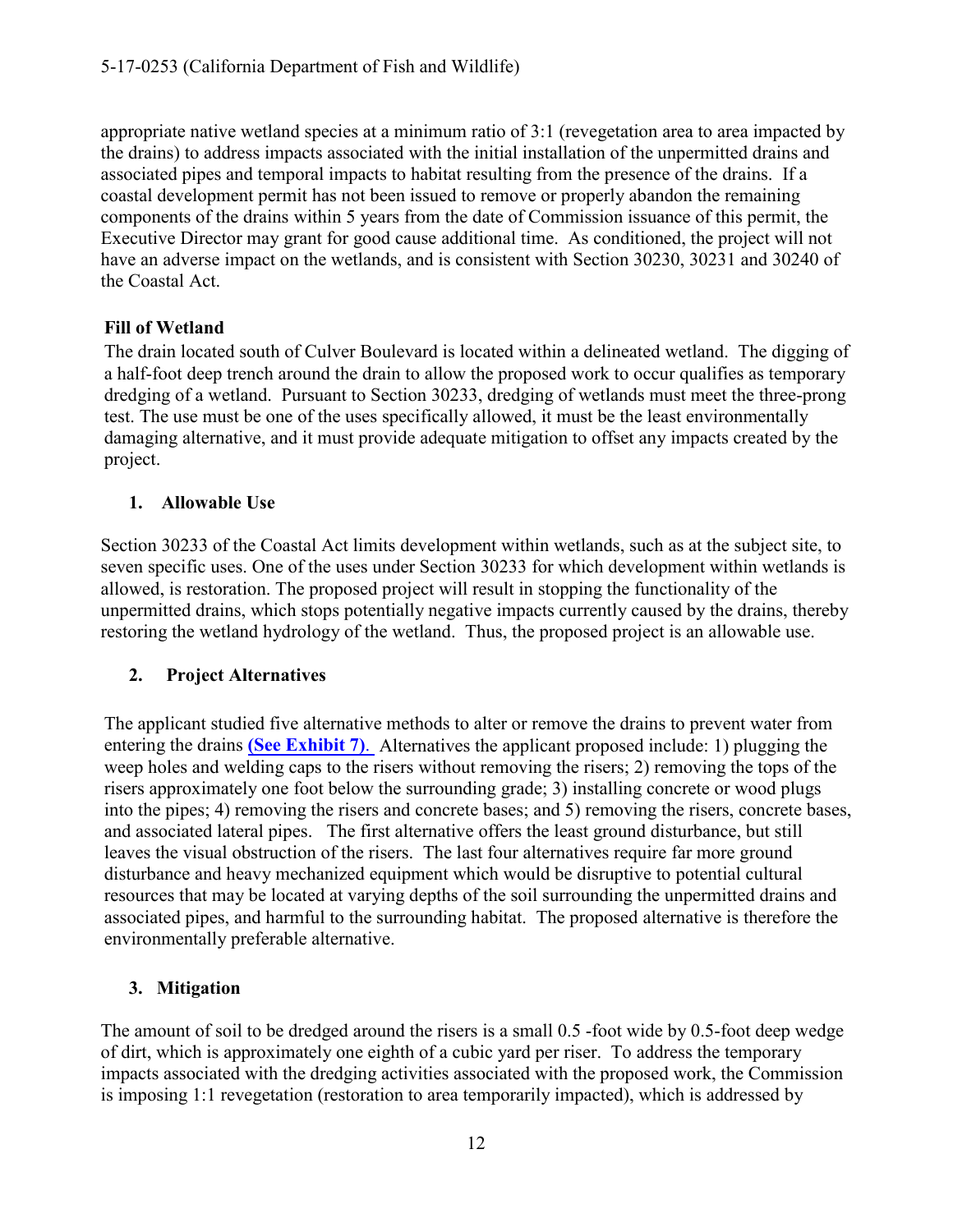**Special Condition 2.** Therefore, Commission staff finds the proposed development as conditioned is consistent with the requirements of Section 30233.

Section 30240(a) of the Coastal Act states:

*(a) Environmentally sensitive habitat areas shall be protected against any significant disruption of habitat values, and only uses dependent on those resources shall be allowed within those areas.* 

Environmentally Sensitive Habitat Areas (ESHA) are areas in which plant or animal life or their habitats are either rare or especially valuable because of their special nature or role in an ecosystem and which could be easily disturbed or degraded by human activities. Coastal Act Section 30240 states that ESHA shall be protected against any significant disruption of habitat values, and only uses dependent on those resources shall be allowed within those areas. As stated above, all wetland areas within the Ballona wetland area are considered environmentally sensitive habitat areas and provide habitat for many species of marine fish, migratory shore birds, and endangered species, including the California least tern and Belding's savannah sparrow. The proposed project qualifies as a resource-dependent restoration project and will temporarily stop the draining of water from the surrounding habitat and wetland areas, which will prevent significant disruption of habitat values by preventing ongoing wetland destruction by preventing water from entering the drains, thereby maintaining the hydrology of the surrounding saltmarsh habitat area. Furthermore, the minor dredging that is proposed to take place around the risers in order to perform the proposed work is relatively minor and will not disturb any existing vegetation surrounding the drains. Thus, as conditioned, the proposed project is also consistent with Section 30240 of the Coastal Act.

## <span id="page-12-0"></span>**E. CULTURAL AND ARCHAEOLOGICAL RESOURCES**

#### Section 30244 of the Coastal Act states:

*Where development would adversely impact archaeological or paleontological resources as identified by the State Historic Preservation Officer, reasonable mitigation measures shall be required.* 

The applicant submitted a confidential map indicating all known archaeological sites within a halfmile radius of the project sites based upon the *Phase I Cultural Resources Reconnaissance Survey for the Ballona Wetlands Ecological Reserve Restoration Project,* prepared by Bonterra Psomas in May, 2015. Although there are known archaeological or paleontological resources within a halfmile radius of the proposed work, none are located within 100 feet of the project site. Furthermore, such minor dredging (approximately 0.5 foot wide by 0.5 foot deep trench) proposed in association with the capping of the unpermitted drains is not likely to impact cultural resources. However, the Commission is imposing **Special Condition 3,** which requires the applicant to have an archaeological monitor present during any ground disturbing activities to inspect the materials. **Special Condition 3** requires both Professional Archeologists and Native American monitors be present during soil disturbance. Cultural history can aid in cultural resource location and identification on a project site and can assist in the preliminary resource investigations prior to site preparation. At a minimum, Native American groups should be notified of impending development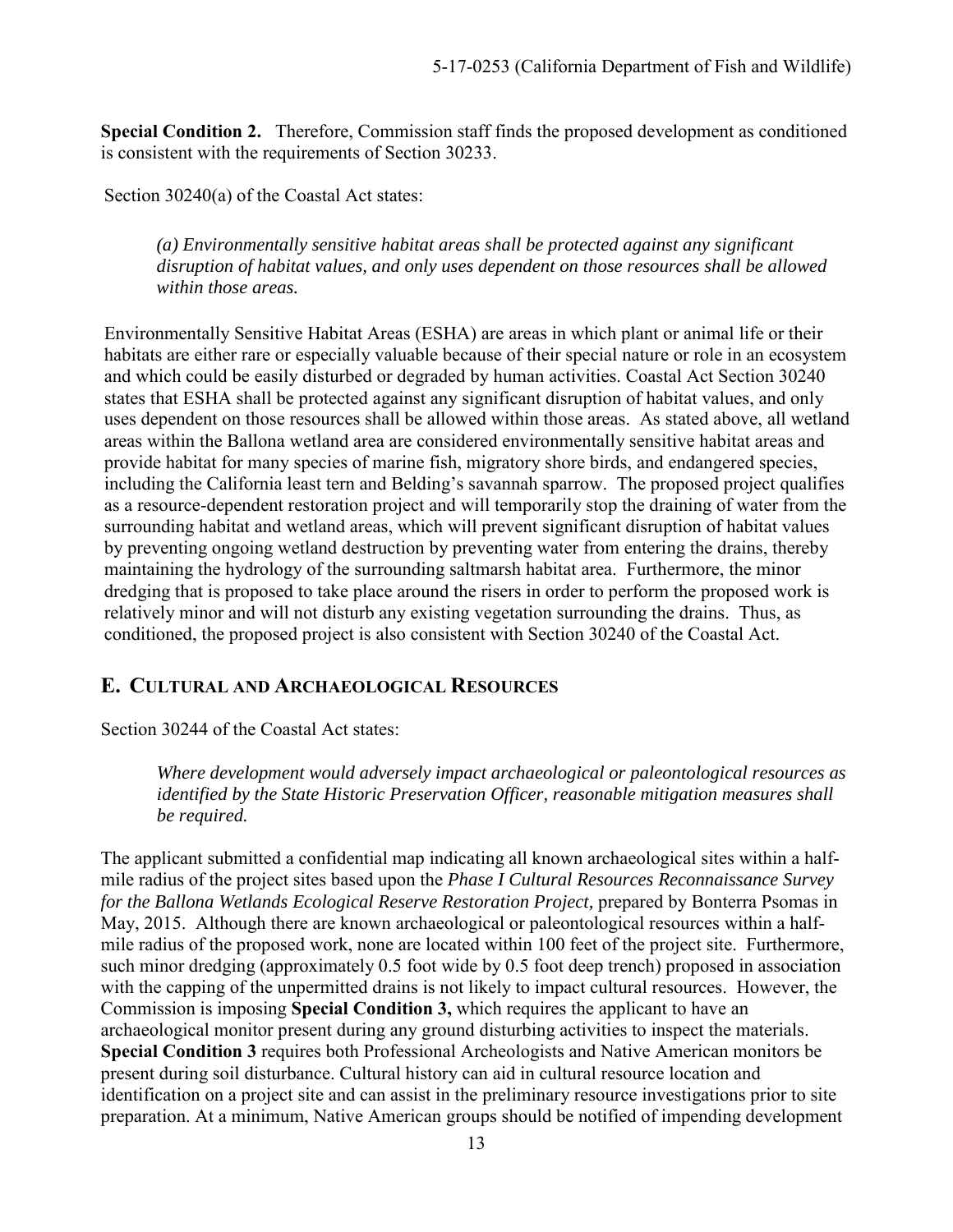through the CEQA process, but in order to maximize protection of archeological and cultural resources, these groups should be invited to participate in preliminary investigations and project review and/or design. Additionally, reports and results of investigations should be shared with these groups for feedback, commentary, and peer-review. As conditioned for a monitoring plan and protection of the archeological resources, the project is consistent with Section 30244 of the Coastal Act.

## <span id="page-13-0"></span>**F. LOCAL COASTAL PROGRAM**

Section 30604 (a) of the Coastal Act states that:

*Prior to certification of the Local Coastal Program, a Coastal Development Permit shall be issued if the issuing agency, or the Commission on appeal, finds that the proposed development is in conformity with the provisions of Chapter 3 (commencing with Section 30200) of this division and that the permitted development will not prejudice the ability of the local government to prepare a Local Coastal Program that is in conformity with the provisions of Chapter 3*.

In November 1986, the Commission certified, with suggested modifications, the land use plan portion of the Playa Vista segment of the City of Los Angeles' Local Coastal Program after the City annexed the area. The proposed project is located within the City of Los Angeles' planning area of Playa Vista. While there is a certified land use plan for the area, the City of Los Angeles does not have a certified Local Coastal Program for the Playa Vista area. The City of Los Angeles submitted its Local Coastal Program in March 1981. The Commission denied the submitted LCP on December 18, 1981. The City has not submitted a revised LCP.

The Ballona wetlands area, including Area B, has been acquired by the Department of Fish and Wildlife. Presently the California Coastal Conservancy, the State Lands Commission and the Department of Fish and Game are developing a restoration plan to create a variety of native habitats on the Ballona wetlands and associated upland areas, including the project site. This larger restoration project area includes about 600 acres owned by the state of California on both sides of Ballona Creek. Meetings with stakeholders, development of goals, and biological assessments began in the fall of 2005. CDFW, as the lead agency under the California Environmental Quality Act, is coordinating the preparation of an Environmental Impact Report (EIR) for the proposed Ballona Wetlands Restoration Project, and is currently soliciting comments on the Draft EIR. The proposed project does not change any land use or any planning decision regarding the restoration of the marsh. The project as proposed and conditioned will not have any impacts on the marsh and is consistent with the habitat policies of the Coastal Act. The Commission, therefore, finds that the proposed project is consistent with the Chapter 3 policies of the Coastal Act and will not prejudice the ability of the City to prepare a Local Coastal Program consistent with the policies of Chapter 3 of the Coastal Act as required by Section 30604(a).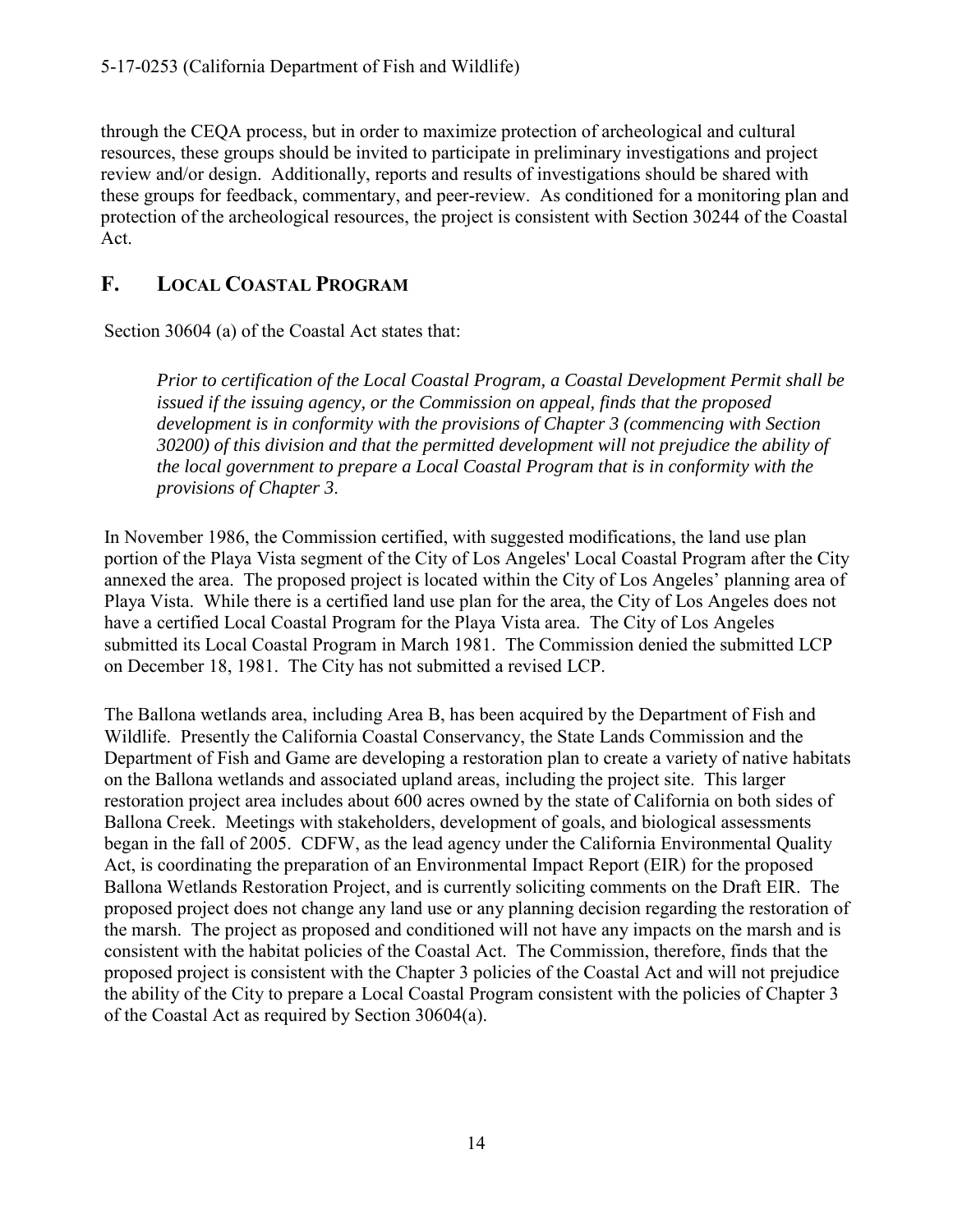## <span id="page-14-0"></span>**G. CALIFORNIA ENVIRONMENTAL QUALITY ACT (CEQA)**

Section 13096(a) of the Commission's administrative regulations requires Commission approval of coastal development permit applications to be supported by a finding showing the application, as conditioned by any conditions of approval, to be consistent with any applicable requirements of the California Environmental Quality Act (CEQA). Section 21080.5(d)(2)(A) of CEQA prohibits a proposed development from being approved if there are feasible alternatives or feasible mitigation measures available, which would substantially lessen any significant adverse effect which the activity may have on the environment. CDFW has declared the proposed work to be Exempt from CEQA according to Section 15303, New Construction or Conversion of Small Structures.

The Commission's findings regarding Coastal Act consistency are incorporated here by reference. As conditioned and as explained in the findings, the proposed development will not have any significant adverse effect on the environment. Feasible mitigation measures are incorporated into the project and the project is the environmentally preferable alternative.